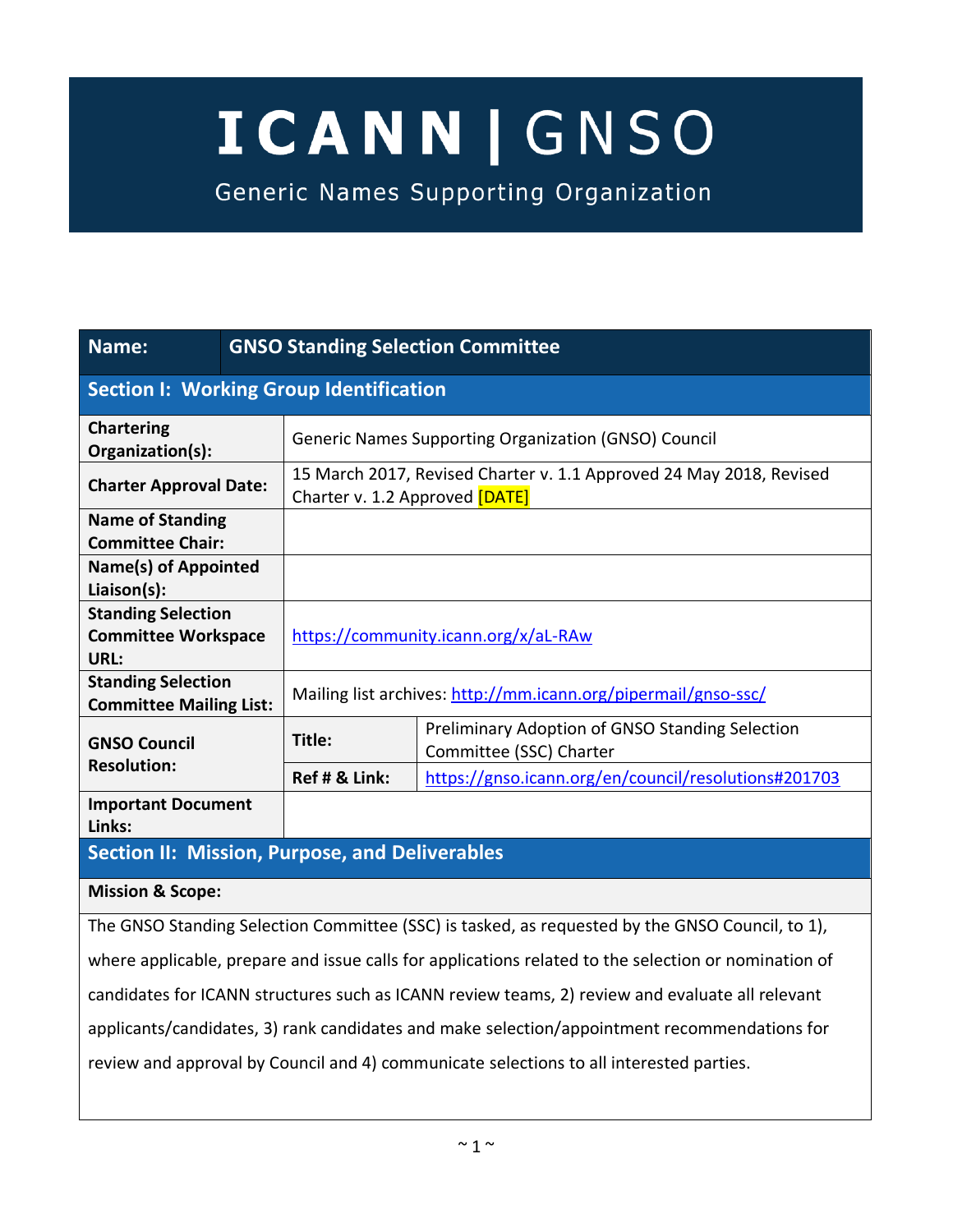This charter sets out the general guidelines and principles that the SSC is expected to apply to any selection process, recognizing that depending on the scope or nature of the selection in question certain modifications may have to be made. For any selection process, the SSC is expected to communicate in advance the expected steps and timeline that will apply to that specific selection process.

The SSC is expected to provide its full consensus recommendations to the GNSO Council for consideration, which will make the ultimate determination on any appointments, selections and/or nominations. In case no full consensus is achieved, the SSC will inform the GNSO Council accordingly, providing the details as necessary and agreed by the SSC as to why it was not possible to achieve full consensus.

#### **Objectives & Goals:**

To provide full consensus recommendations to the GNSO Council on the selection and/or nomination of GNSO representatives to ICANN structures, such as, for example, review teams.

#### **Deliverables & Timeframes:**

At the beginning of its work, the SSC developed a standard timeline as well as expected steps for the different appointments and/or nominations. This document serves as a resource for the SSC on an ongoing basis as the SSC develops specific timelines for individual assignments.

The SSC delivers recommendations on selections/appointments for review and approval by Council for roles such as the:

- Nominations for ICANN review teams as provided for in the ICANN Bylaws (note, that this does not include the SCWG & IFR RT – appointments for those efforts are made directly by GNSO SGs);
- GNSO Appointed Mentor to the ICANN Fellowship Program;
- GNSO liaisons to Operational Design Phases;
- GNSO liaison to the GAC, and;
- The GNSO non-registry liaison to the Customer Standing Committee.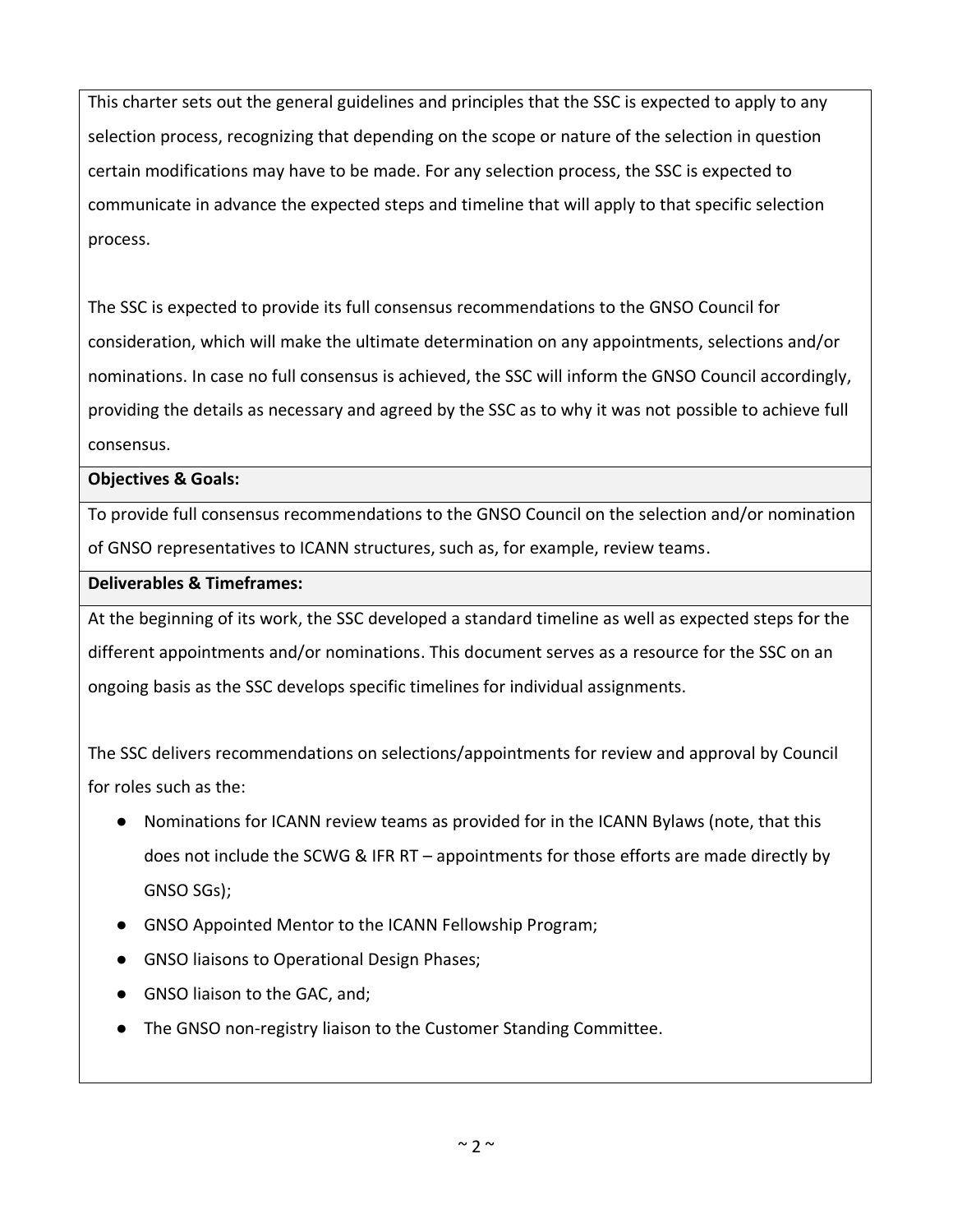See the SSC wiki homepage for the latest version of the standard process document:

<https://community.icann.org/x/aL-RAw>

# **Section III: Formation, Staffing, and Organization**

**Membership Criteria:**

The SSC shall consist of a total of 9 members (not including the ex-officio members), appointed as follows:

- One member appointed by each Stakeholder Group of the Contracted Party House;
- One member appointed respectively by each of the Business Constituency, the Intellectual Property Constituency, and the Internet Service Providers and Connectivity Providers Constituency;
- Three members appointed by the Non-Commercial Stakeholder Group; and,
- One member from one of the three Nominating-Committee appointees to the GNSO Council.

In addition, the GNSO Chair or one of the Council Vice-Chairs will serve as an ex-officio (non-voting) member of the SSC to ensure that there is always a direct link between the SSC and the GNSO Council.

If a member is not able to participate in a selection process, that member will be responsible, in accordance with the processes of the appropriate SG/C, to identify an alternate who is expected to participate in the SSC deliberations in case of absence of the member or in cases where a member may be conflicted (e.g. in case the member is one of the candidates to be reviewed by the SSC). If an SSC member is a candidate for a position for which the SSC is expected to carry out the selection process, the member in question is expected to recuse from the deliberations and decision-making process concerning that specific position.

A member is required to declare to the SSC if the member has a personal or professional relationship with a candidate that may be perceived as having a material impact to the decision process. Recusal is not required. Members are encouraged to use good judgment in determining whether to participate in a selection process or identify an alternate.

 $~\sim$  3  $~\sim$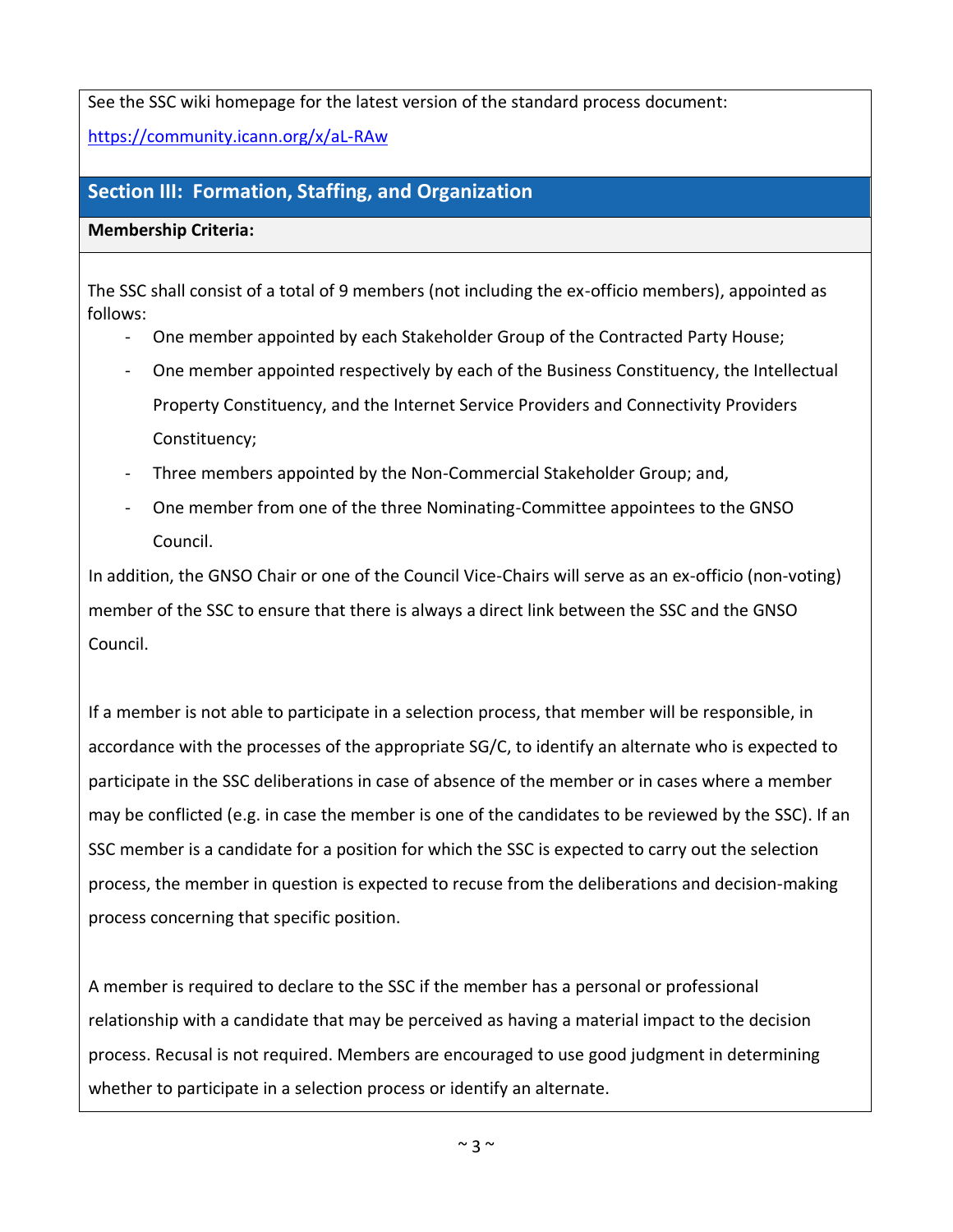Members or alternates do not need to be Council members but they do need to be appointed and/or reconfirmed by the leadership of the appointing SG and/or C.

The SSC is expected to select its Chair from its membership. The SSC may also select one or two Vice Chairs from its membership to assist the Chair.

The Chair serves as a neutral facilitator who calls meetings, presides over SSC deliberations, and manages the process so that all participants have the opportunity to contribute. The Chair and Vice Chair(s) are also contributing members to the SSC deliberations and participate in consensus calls. Because members of the leadership team are serving in two roles, they are expected to make clear when they are providing input as a member as opposed to speaking in a leadership capacity.

## **Committee Formation, Dependencies, & Dissolution:**

The SSC will be a standing committee. The membership is expected to be confirmed by each Stakeholder Group and Constituency and the nominating committee appointees within 3 weeks after the end of the ICANN AGM. The term for an SSC member is 1 year. Members may not serve for more than two consecutive terms, with the exception of the GNSO Chair and/or Council Vice-Chairs. At any time the GNSO Council may decide to dissolve the standing committee should there no longer be a need for such a committee.

The SSC may request from the GNSO Council a review of the Charter annually or if the members identify a need for a specific review.

## **Committee Roles, Functions, & Duties:**

The ICANN Staff assigned to the SSC will fully support the work of the committee as requested by the Chair including meeting support, document drafting, editing and distribution and other substantive contributions when deemed appropriate.

The standard Committee roles, functions & duties shall be applicable as specified in Section 2.2 of the [Working Group Guidelines.](https://gnso.icann.org/en/council/procedures)

**Statements of Interest (SOI) Guidelines:**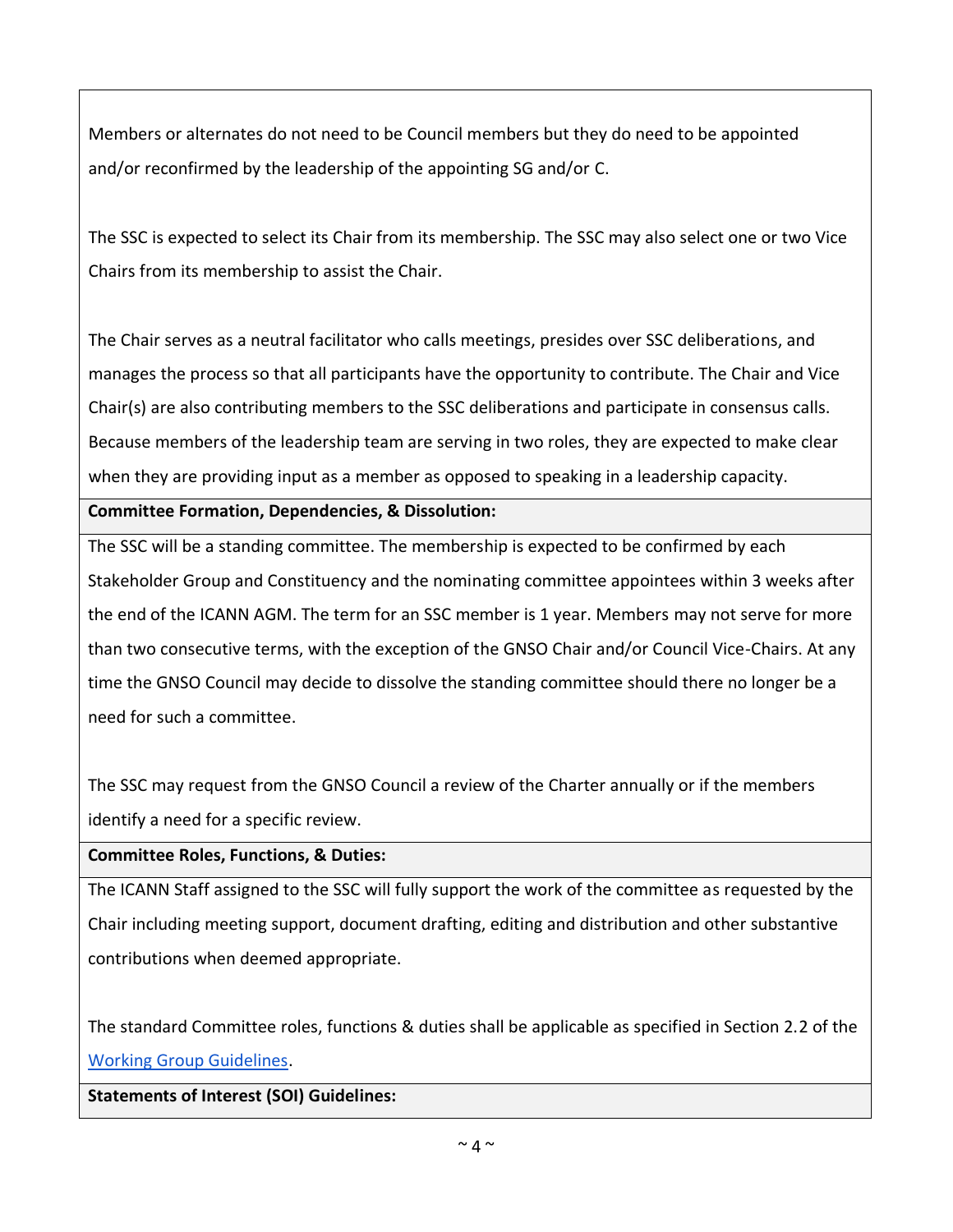Each member of the Standing Committee is required to submit an SOI in accordance with Section 5 of the [GNSO Operating Procedures.](https://gnso.icann.org/en/council/procedures)

#### **Transparency**

Unless otherwise directed by the GNSO Council, the names of all applicants and all documents received during the selection process shall be considered public and published on the GNSO web-site or other ICANN web-site as standard practice. To facilitate its deliberations, the SSC may decide to conduct some or all of its deliberations in private, but if so, it is expected to provide a rationale with its recommendations. If the SSC determines that it needs to keep certain application materials private, for example to protect personal information provided by applicants, it is also expected to provide a rationale for doing so. At a minimum, the SSC will publish the names of applicants and links to the applicants' Statements of Interest, when available.

# **Section IV: Rules of Engagement**

# **Review Team Appointments Principles**

For any appointments and/or nominations, the SSC is expected to apply the following guiding principles, noting that depending on the scope or nature of the selection in question certain modifications may have to be made. For any selection process, the SSC is expected to communicate in advance the expected steps and timeline that will apply to that specific selection process.

- 1. The SSC should ensure adequate representation and participation of its members to ensure diversity of views. Should there be any concerns in relation to participation of selected members, the SSC is expected to raise those concerns with the appointing SG/C.
- 2. Following receipt of the list of candidates, the SSC is expected to reach out to each SG/C to confirm affiliation as stated by candidates.
- 3. Each SG/C should be provided with sufficient opportunity to provide this confirmation as well as any other information the SG/C deems useful through its member representative(s) for the SSC to consider as part of its evaluation.
- 4. In those cases where the SSC is responsible for the call for volunteers or has been requested to provide input, it will, at a minimum, list the nature and responsibilities of the position, the skill set desired of applicants and the criteria that will be used by the SSC to rank and select applicants. The call for applications shall be submitted to the GNSO Council for review prior to publication.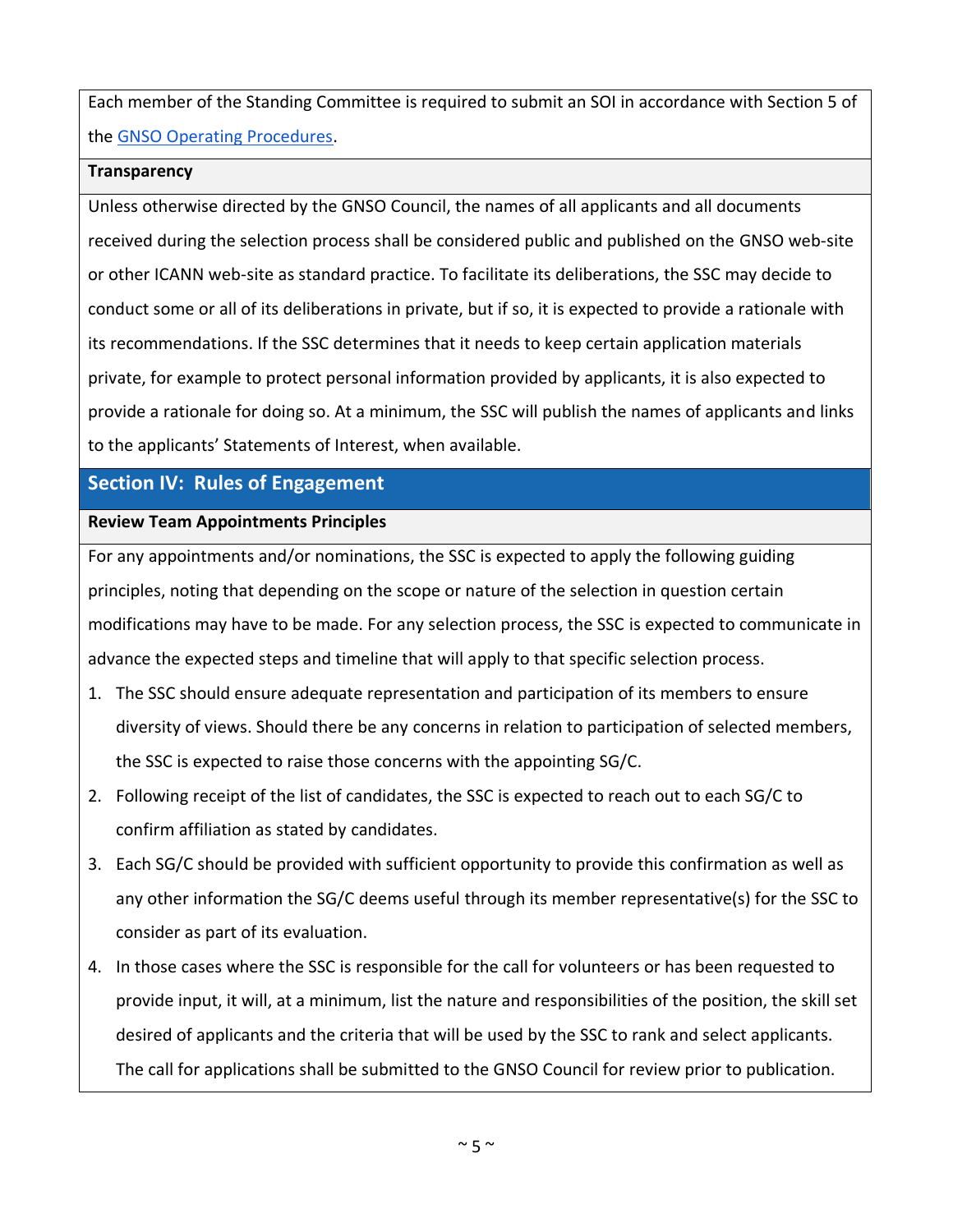- 5. Members of the SSC are expected to individually evaluate all candidates. Following that, the SSC will collectively review and evaluate all the applications and other materials relevant to the selection through a method determined by the SSC (for example, a survey tool may be used to assess the skills and qualifications of candidates).
- 6. The SSC will, based on this review, by consensus (see next section), rank the candidates according to the criteria listed in the call for applications.
- 7. The SSC shall strive as far as possible to achieve balance, representativeness, diversity and sufficient expertise appropriate for the applicable selection process. In order to achieve balance and diversity on the Review Teams, the SSC is strongly encouraged to employ a system of rotation to Review Team selections. Any Stakeholder Group which nominated candidates(s) for a Review Team but did not have a candidate selected for that Review Team shall be preferred as a qualified applicant from their Stakeholder Group for one of the three guaranteed slots for the next GNSO Review Team appointment processes.

The SSC shall communicate to the GNSO Council the selected candidate(s), including proposed ranking where applicable. The SSC shall notify candidates of its recommendations to the GNSO Council at the same time that it notifies the GNSO Council of its recommendations, making clear that the recommendations are subject to GNSO Council consideration. The level of consensus reached by the SSC on the selected candidates will also be communicated as well as any additional guidance or comments the SSC would like to provide. If the SSC is unable to reach consensus on a recommendation, the SSC will inform the GNSO Council accordingly, providing the details as necessary and agreed by the SSC as to why it was not possible to achieve full consensus."

Following receipt of the SSC recommendations, the GNSO Council is expected to consider the proposed candidate(s) for approval. Should the GNSO Council disagree, or partially disagree, with the SSC recommendations, it has the ability to 1) approve the recommendations in part or 2) return the recommendations to the SSC with a request for further consideration.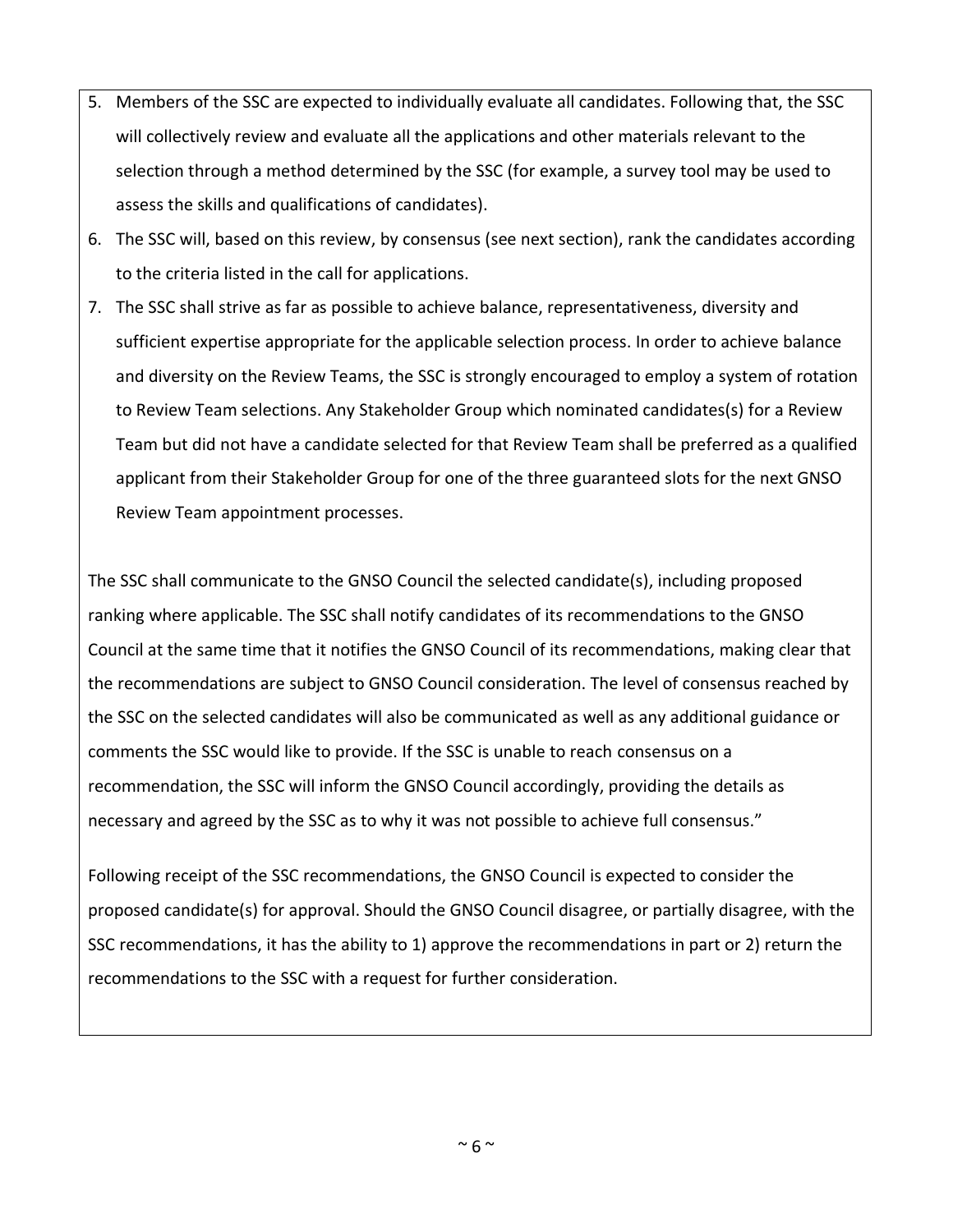Following approval by the GNSO Council, the GNSO Chair, with the assistance of the GNSO Secretariat, will inform the relevant party (for example, in the case of Review Team nominations, the SO/AC Chairs) of the selection and possible ranking of candidates.

#### **Decision-Making Methodologies:**

The Chair will be responsible for designating the position as having the following designation:

● **Full consensus** - when no one in the group speaks against the recommendation in its last readings. This is also sometimes referred to as **Unanimous Consensus.**

In case no full consensus is achieved, the SSC will inform the GNSO Council accordingly, providing the details as necessary and agreed by the SSC as to why it was not possible to achieve full consensus.

#### **Status Reporting:**

As requested by the GNSO Council.

## **Problem/Issue Escalation & Resolution Processes:**

*{Note: the following material was extracted from Sections 3.4, 3.5, and 3.7 of the Working Group Guidelines and may be modified by the Chartering Organization at its discretion}*

The SSC will adhere to ICANN's [Expected Standards of Behavior](http://www.icann.org/transparency/acct-trans-frameworks-principles-10jan08.pdf) as documented in Section F of the ICANN Accountability and Transparency Frameworks and Principles, January 2008.

If an SSC member feels that these standards are being abused, the affected party should appeal first to the Chair and, if unsatisfactorily resolved, to the Chair of the Chartering Organization or their designated representative. It is important to emphasize that expressed disagreement is not, by itself, grounds for abusive behavior. It should also be taken into account that as a result of cultural differences and language barriers, statements may appear disrespectful or inappropriate to some but are not necessarily intended as such. However, it is expected that SSC members make every effort to respect the principles outlined in ICANN's Expected Standards of Behavior as referenced above.

The Chair is empowered to restrict the participation of someone who seriously disrupts the SSC. Any such restriction will be reviewed by the Chartering Organization. Generally, the participant should